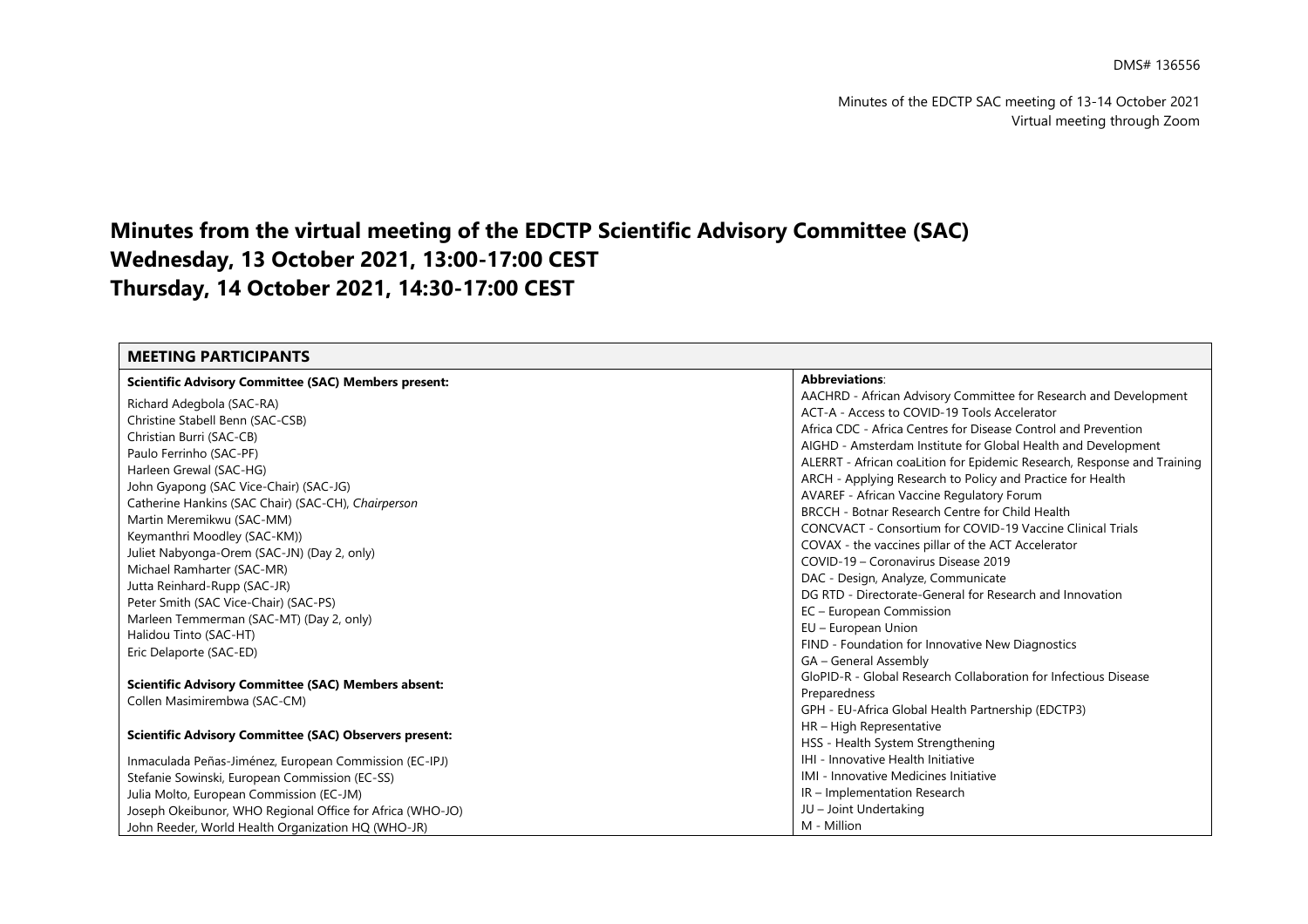| <b>EDCTP Secretariat (SEC) present:</b>                                         | MEURI - Monitored emergency use of unregistered and investigational     |
|---------------------------------------------------------------------------------|-------------------------------------------------------------------------|
|                                                                                 | interventions                                                           |
| Abdoulie Barry, Director of Finance & Administration (SEC-AB)                   | NHRS - National Health Research Systems                                 |
| Pauline Beattie, Operations Manager (SEC-PB)                                    | NID - Neglected infectious diseases                                     |
| Montserrat Blázquez-Domingo, Senior Project Officer (SEC-MB)                    | PanACEA - Pan-African Consortium for the Evaluation of Antituberculosis |
| Moses Bockarie, Director of International Cooperation Africa (SEC-MBo)          | Antibiotics                                                             |
| Nuraan Fakier, Project Officer (SEC-NF)                                         | PANDORA-ID-NET - Pan-African Network for Rapid Research, Response,      |
| Erika Gaspari, Project Officer (SEC-EG)                                         | Relief and Preparedness for Infectious Diseases Epidemics               |
| Jean Marie Vianney Habarugira, Senior Project Officer (SEC-JMH)                 | PRD - Poverty-related diseases                                          |
| Michelle Helinski, Senior Project Officer (SEC-MH)                              | PSIA - Participating States' Initiated Activity                         |
| Dominika Jajkowicz, Monitoring & Evaluation Officer (SEC-DJ)                    | R&D - Research and development                                          |
| Michael Makanga, Executive Director (SEC-MM)                                    | REC - Regional Ethics Committee                                         |
| Anthony Man, Technical Advisor R&D (secondment) (SEC-AM)                        | RIA - Research & Innovation Action                                      |
| Michelle Nderu, Project Officer (SEC-MN)                                        | R&I - Research and innovation                                           |
| Thomas Nyirenda, Strategic Partnerships & Capacity Development Manager (SEC-TN) | SAC - Scientific Advisory Committee                                     |
| Lara Pandya, Senior Strategic Partnerships Officer (SEC-LP)                     | SARS-CoV-2 - Severe acute respiratory syndrome - coronavirus 2          |
| Isabel Reis, Executive Governance Officer (SEC-IR)                              | SBA - Single Basic Act                                                  |
| Johanna Schaefer, Project Officer (SEC-JS)                                      | SEC - EDCTP Secretariat                                                 |
| Leonardo Simão, High Representative Africa (SEC-LS)                             | SRIA - Strategic Research and Innovation Agenda                         |
| Michelle Singh, Project Officer (SEC-MS)                                        | SSA - Sub-Saharan Africa                                                |
| Marcel Tanner, High Representative Europe (SEC-MT)                              | TDR - Special Programme for Research and Training in Tropical Diseases  |
|                                                                                 | WG - Working group                                                      |
| Guests invited for agenda item 12 on day 2 only:                                | WHO - World Health Organization                                         |
|                                                                                 | WHO-AFRO - World Health Organization - Regional Office for Africa       |
| Francine Ntoumi (PANDORA-ID-NET - FN)                                           |                                                                         |
| Danny Asogun (PANDORA-ID-NET-DA)                                                |                                                                         |
| Richard Kock (PANDORA-ID-NET -RK)                                               |                                                                         |
| Steve Diafouka (PANDORA-ID-NET -SD)                                             |                                                                         |
| Isobelle Honeyborne (PANDORA-ID-NET-IH)                                         |                                                                         |
| John H Amuasi (ALERRT-JA)                                                       |                                                                         |
| Peter Horby (ALERRT-PH)                                                         |                                                                         |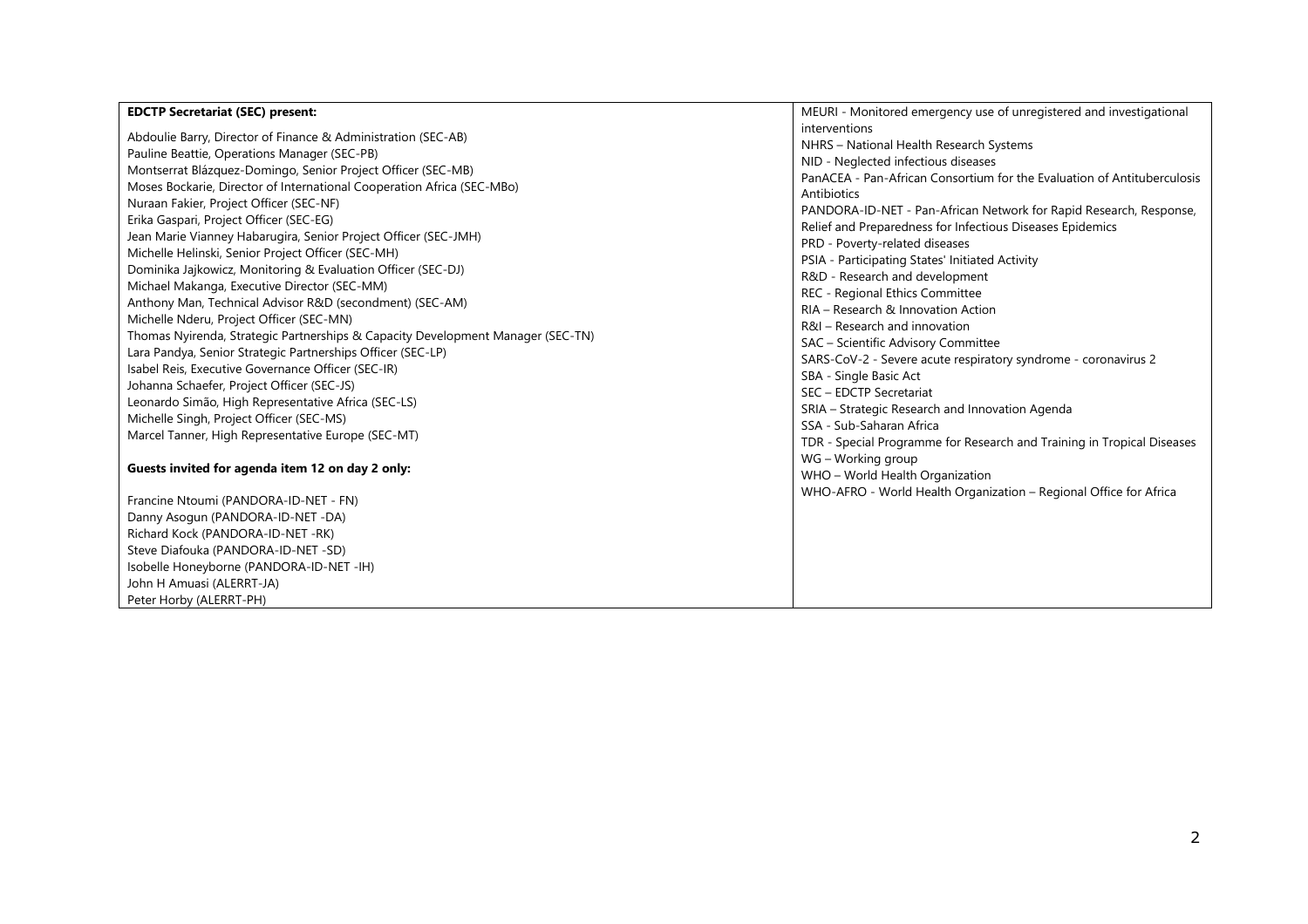|       | <b>SUMMARY OF DECISIONS AND ACTION POINTS</b>                      |                                                                                                                                                      |                  |                  |
|-------|--------------------------------------------------------------------|------------------------------------------------------------------------------------------------------------------------------------------------------|------------------|------------------|
| $\#$  | <b>AGENDA ITEM</b>                                                 | <b>DECISIONS AND ACTIONS</b>                                                                                                                         | <b>ACTION BY</b> | <b>DUE DATE</b>  |
| 1.3   | Approval of the agenda                                             | <b>DECISION:</b> The agenda of the SAC meeting of 13-14 October 2021 was<br>approved.                                                                |                  |                  |
| 1.4   | Approval of the minutes of<br>the SAC meeting of 11-12<br>May 2021 | DECISION: The minutes of the SAC meeting of 11-12 May 2021 were<br>approved.                                                                         |                  |                  |
| 2.1   | Overview from the ED                                               | ACTION: SEC to insert a slide on the number of female grantees in Africa<br>in the final meeting slide deck.                                         | <b>SEC</b>       | <b>ASAP</b>      |
| 6.1.3 | Emerging opportunities:<br>Group A streptococcus                   | DECISION: SAC members collectively agreed on adding Group A<br>Streptococcus to the SRA.                                                             |                  |                  |
|       |                                                                    | ACTION: SAC-Chair to present this recommendation to the GA for<br>inclusion of the same in the SRIA of the Global Heath EDCTP3 Joint<br>Undertaking. | SAC-Chair        | 15 October 2021  |
| 8.1   | SAC Annual Report 2021                                             | <b>DECISION:</b> Consensus achieved from all members on the final SAC<br>Annual Report 2021, for subsequent submission to the GA.                    |                  |                  |
|       |                                                                    | ACTION: SEC to submit the final SAC Annual Report 2021 to the GA for<br>approval by written procedure.                                               | <b>SEC</b>       | 30 November 2021 |
| 8.2   | SAC Work Plan 2022                                                 | <b>DECISION:</b> Consensus achieved from all members on the final SAC Work<br>Plan 2022, for subsequent submission to the GA.                        |                  |                  |
|       |                                                                    | <b>ACTION:</b> SEC to submit the final SAC Work Plan 2022 to the GA for<br>approval by written procedure.                                            | <b>SEC</b>       | 30 November 2021 |